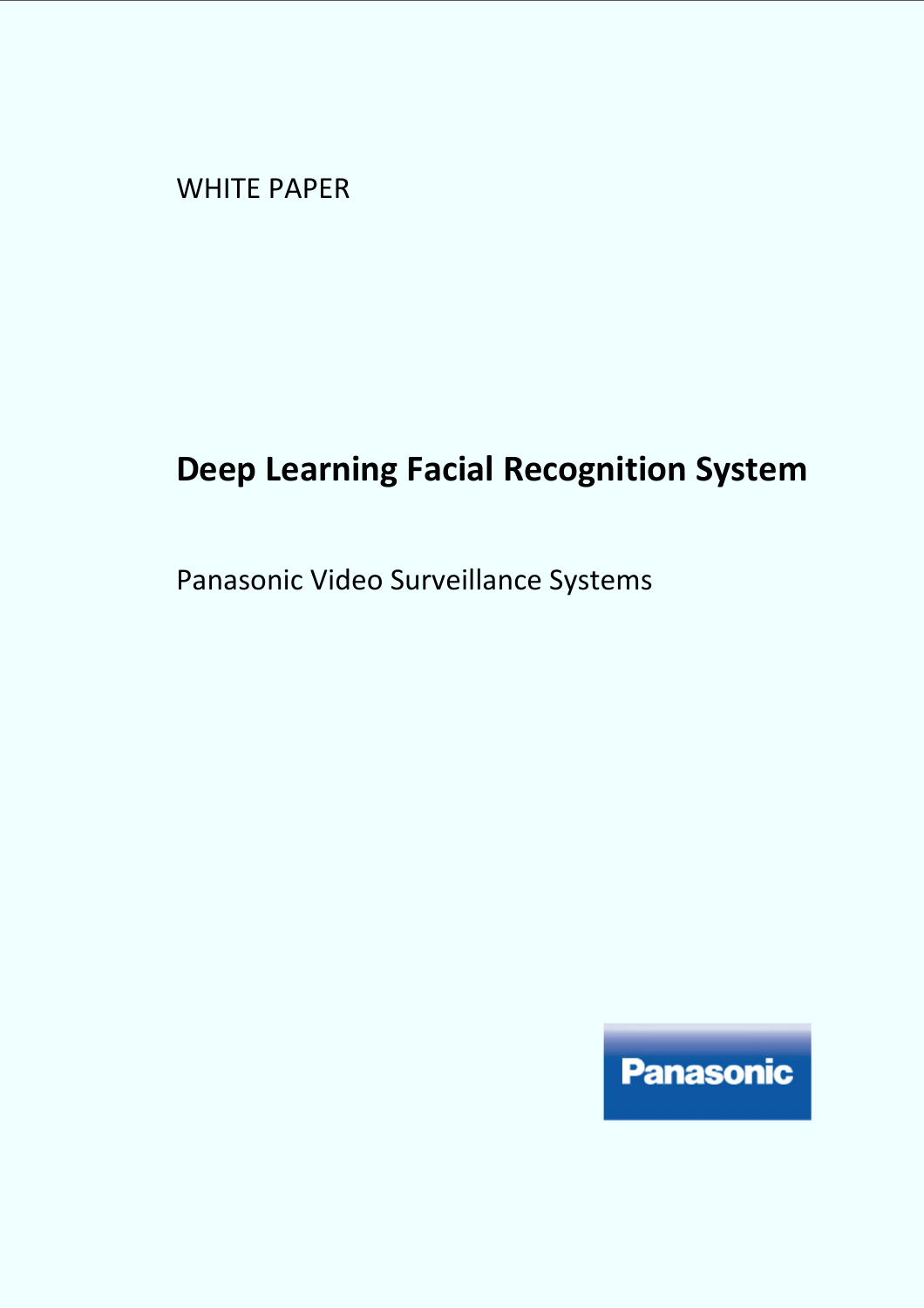# **Table of contents**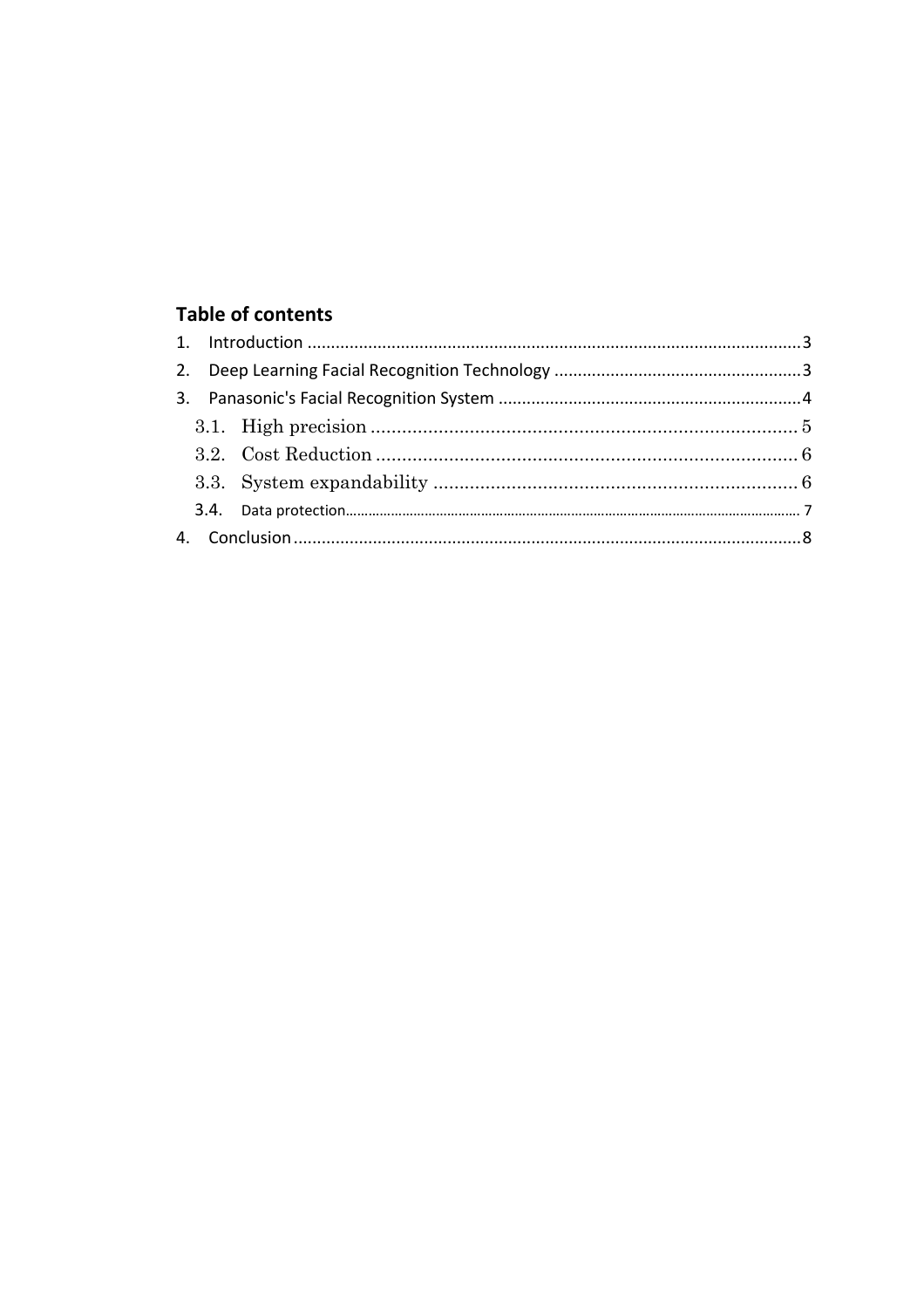# **1. Introduction**

Increasing attention is now being given to the monitoring of airports, train stations, shopping malls, and other important facilities where large numbers of people gather. In the security industry, there is a growing need for monitoring systems that can help to stop crimes before they happen. Rather than using high resolution cameras to passively capture people's faces and behaviors, there is a growing need to identify important and suspicious people to provide an active security response. In order to solve problems such as these, Panasonic has newly developed FacePRO, a facial recognition system which utilizes deep learning technology. With inbuilt analytics changing traditional monitoring, the system is better equipped to provide safer and more secure environments.

# **2. Deep Learning Facial Recognition Technology**

With the Internet of Things (IoT) and Artificial Intelligence (AI) becoming popular concepts in today's society, industries are utilizing the ability to link together a variety of information to make workflows and people's lives easier. To achieve this, one of the technologies being applied in each field is the new technology known as "deep learning."

In a joint effort with the National University of Singapore, Panasonic has engaged in research and development that has led to the creation of an original algorithm combining the machine learning method known as "deep learning" with a similarity calculation method that suppresses errors. This algorithm has now been put to practical use in our facial recognition system. As a result, we have been able to improve the matching failure problems that have plagued conventional facial recognition technology in cases where faces are angled, changed by aging, or partially hidden by sunglasses, etc. This success in raising facial recognition accuracy makes it possible to expand the situations in which facial recognition systems can be used.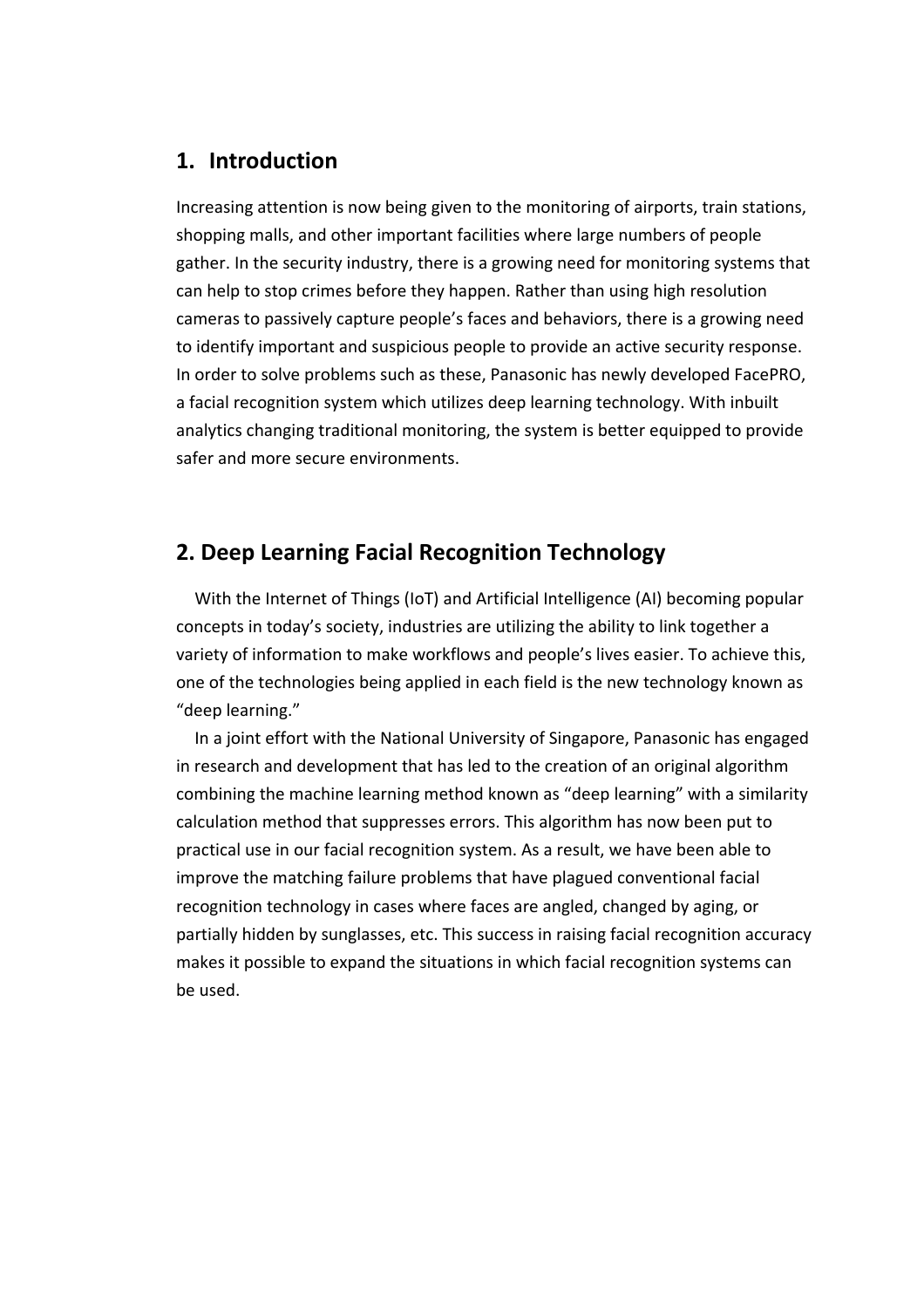

# **3. Panasonic's Facial Recognition System**

#### **3.1 High precision**

The facial recognition software employs a face matching performance engine that utilizes deep learning technology jointly developed with the National University of Singapore. It has been rated at the highest level in the NIST (National Institute of Standards and Technology) IJB-A face challenge\*1, with the system accurately face matching in situations that were difficult to handle with conventional techniques such as faces that are angled (up to 45 degrees to the left or right or 30 degrees up or down), changed by aging, or partially hidden by sunglasses.



**NIST (IJB-A) competition : Competition between corporate and universities to compete latest technology (unlike FRVT or FIVE)** 

**\*1 In April 2017, the product achieved the highest level of facial recognition performance in the world in a comparison test (IJB-A Face Verification Challenge Performance Report/IJB -A Face Identification Challenge Performance Report) of NIST (National Institute of Standards and Technology) of the United States, one of the most authoritative institutes in the world.**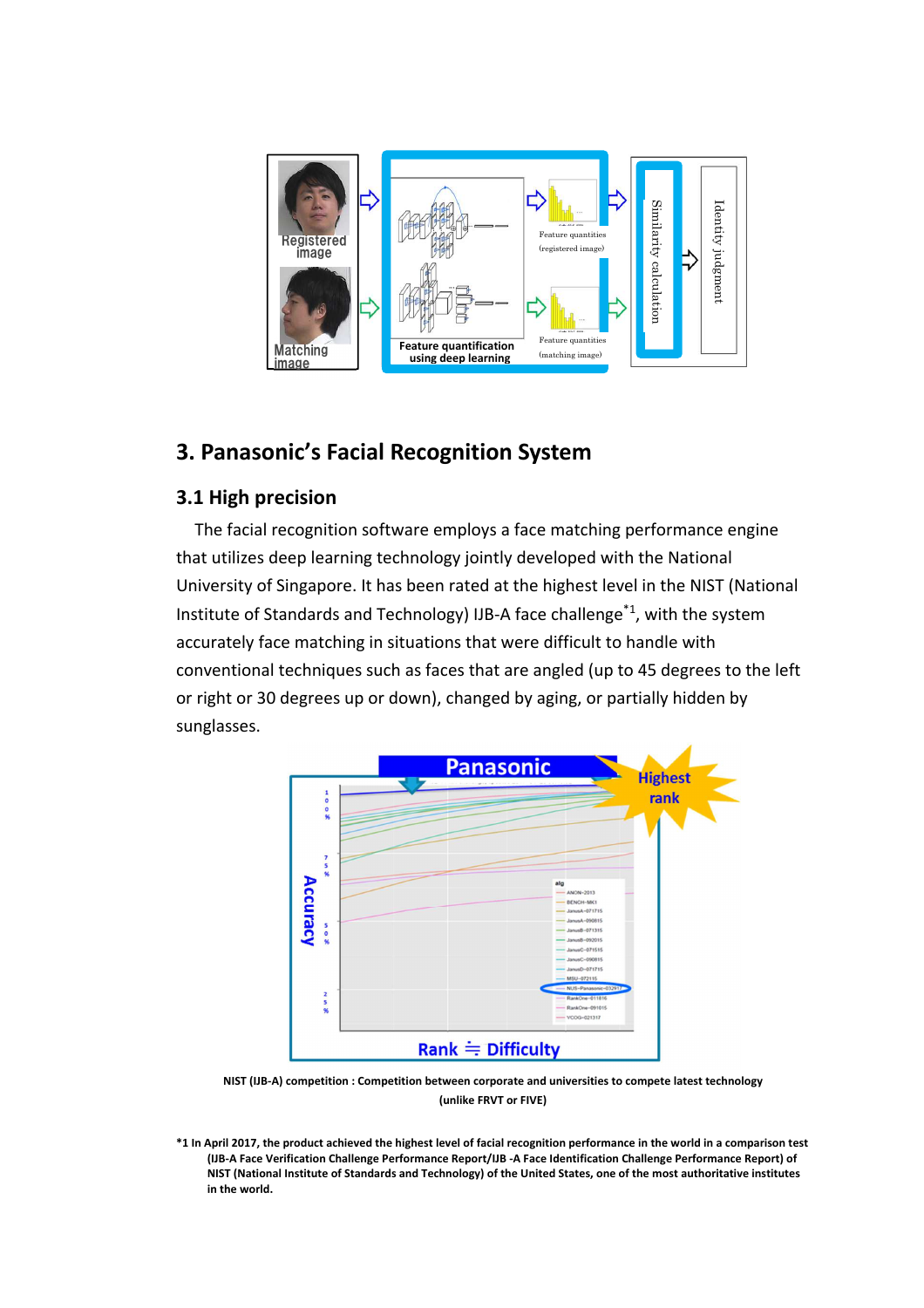





**Sunglasses Surgical Mask Changed by Aging**

By using the intelligent auto( iA) and Best Shot<sup>\*2</sup> function installed on Panasonic i-PRO Extreme cameras, it is also possible to maximize facial recognition engine performance and provide high recognition precision.

(iA function)

This function enables cameras to automatically recognize the scene and optimize the settings accordingly to improve the clarity of the video images. The camera detects the moving objects, movement speed, faces, and light intensity found in video that is usually hard to see due to subject movement and backlight, and it optimizes the settings in real-time to capture more optimal video of the subject.

(Best Shot function\*2)

This function automatically selects several images suitable for facial recognition from the multiple face images captured when a person passes in front of the camera, and it sends only those selected images to the server. This enables high-quality images suitable for facial recognition to be sent without putting a load on the network.





**Facial Recognition Server Improve face match processing speed**

With these functions, high-speed matching (matching in approx. 1 second<sup>\*3</sup> even with a maximum of 30,000 faces registered) and high-speed searching (searching data for 5 million faces in 3 seconds\*4) can be realized.

**\*2 The Best Shot License Key must be installed on the i-PRO Extreme camera** 

**\*3 From receiving the face thumbnail to matching server** 

**\*4 The best case when the time range is narrowed down and the number of search result is 100 faces. Depending on the search conditions, the search time may take several minutes.**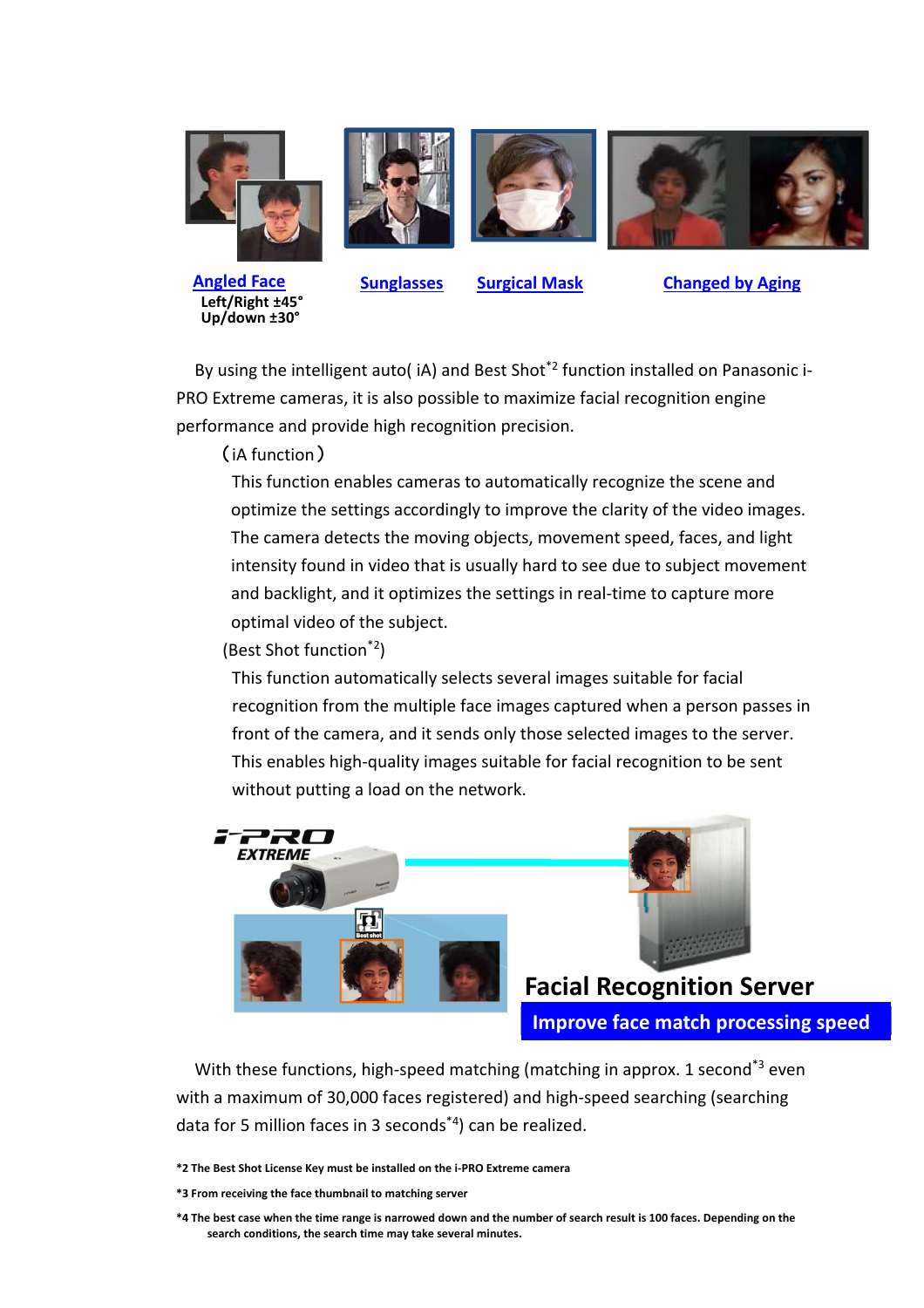#### **3.2 Cost Reduction**

With conventional facial recognition systems, all captured images are sent to the server and the server performs face detection and recognition resulting in the processing load being concentrated on the server. Systems also tend to be largescale because of the large bandwidth required to send all the images and the large volume of hard drive space required to save those images.

To provide a solution to data storage, Panasonic's facial recognition system uses the Best Shot function to only send Best Shot images to the server, thereby making it possible to eliminate the need for wide bandwidth and reduce the network load. In addition, performing facial recognition on the server using the Best Shot images reduces server load and hard drive volume usage so up to 20\*5 cameras can be connected to a single server.

### **3.3 System expandability**

- ・Simple batch registration of a maximum of 10,000 faces is possible with the standard Facial Recognition Server Software (WV-ASF950). The optional Face Registration Expansion Kit (WV-ASFE951W) enables registration of up to 30,000 faces at large-scale facilities.
- ・Face detection, face matching, and tracking with recorded video can be performed in the same GUI by integrating management with the WV-ASM300 or WV-ASE231W client software for Panasonic i-PRO monitoring systems. This eliminates the need for the dedicated operation and management required for conventional facial recognition systems and enables work to be centralized.



\*5 The number of cameras that can be connected depends on the number of people passing by the camera and the retention period for face images.

・Additional Unregistered Face Detection setting

The face recognition accuracy improved by the deep learning technology can be used for unregistered face detection as well as registered face recognition.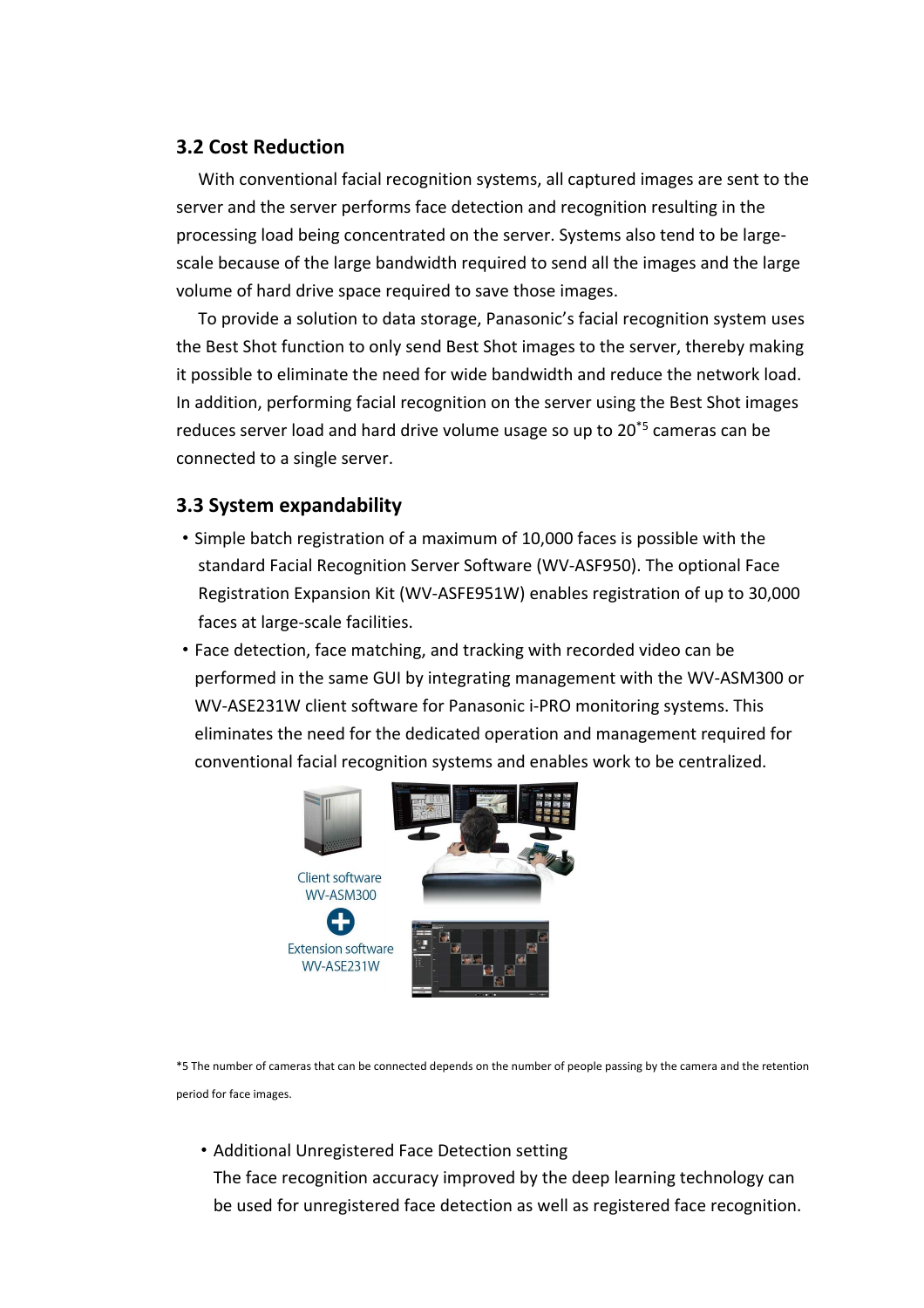

Detect unregistered persons

In areas where outsiders and suspicious persons are not allowed to enter such as the backyard of a store and company's development department, it is detect<sup>\*6</sup> persons other than registered faces with high accuracy and to notify an alert to field surveillance can be reinforced.、

As a system configuration, in the case of unregistered face detection setting, maximum 10 cameras can be connected in a face matching server.

\*6Detect unregistered faces in approx. 3 second even with a maximum of 30,000 faces registered depending of setting Unregistered Face Detection and Registered Face Detection simultaneously.

# **3.4 Data protection and GDPR legislation**

Whilst working to increase the accuracy of facial recognition, Panasonic is also providing capabilities such as the ones listed below to strengthen the information security of facial data, and therefore build safety management into the system as a whole. According to the GDPR, a European of privacy protection regulations, facial data is a considered sensitive data which has to be protected.

Hence, FacePRO supports multiple settings to comply with the European GDPR :

- ・Can be selected to store facial data.
- ・Face thumbnail in DB will be encrypted.
- ・SSL communication(Camera-Server-Client)
	- \*Face cannot be reproduced from Metadata.
- ・Registered faces can be deleted after valid time frame.
- ・Face matching data can be deleted after valid time frame.
- ・Retention period and number of face data collected can be set.
- ・Log data for all the operation can be saved.

When matching When not matching

with registered face information with registered face information(Data is deleted)